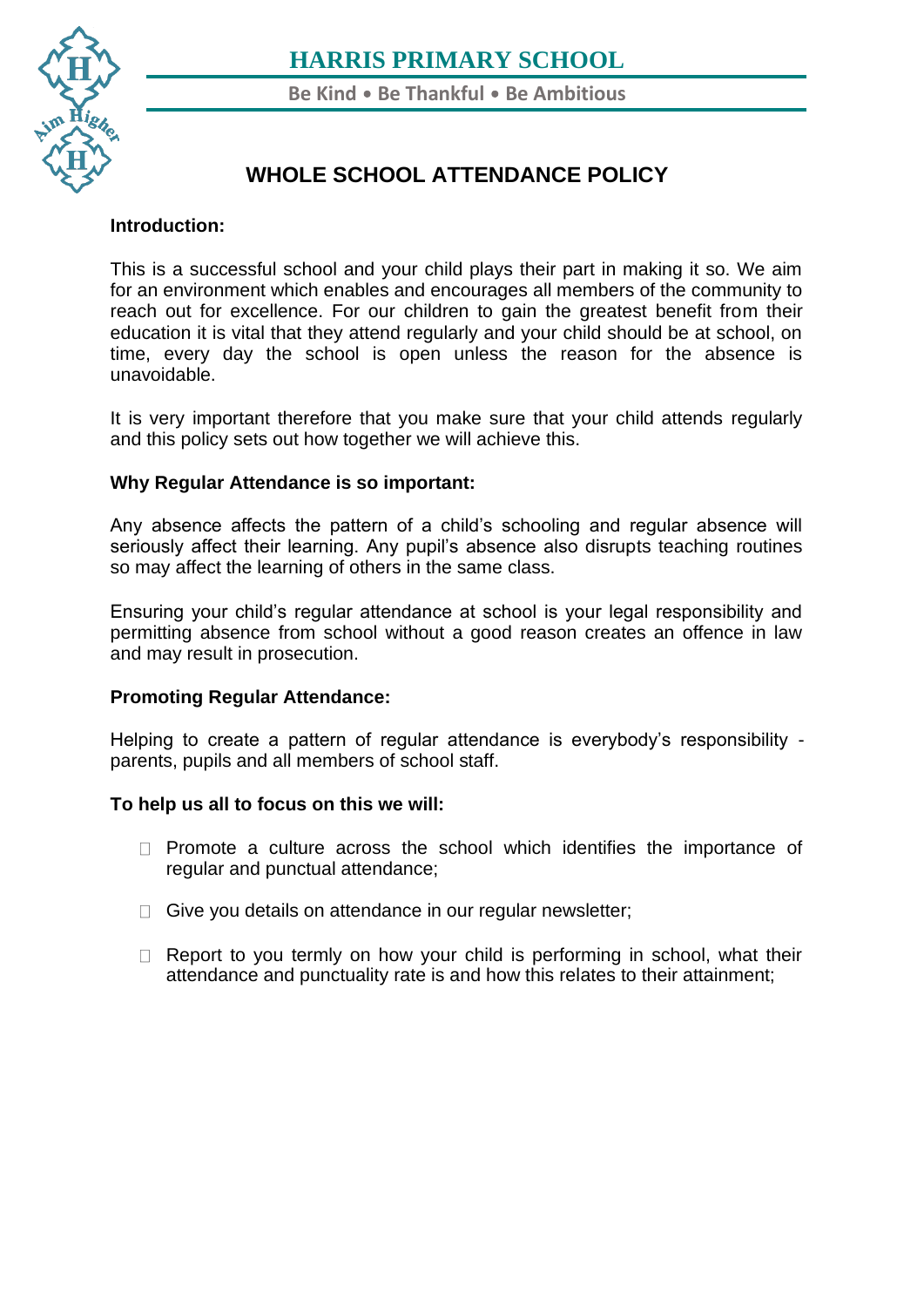

**Be Kind** • **Be Thankful** • **Be Ambitious**

- $\Box$  Celebrate good attendance by displaying individual and class achievements;
- $\Box$  Reward good or improving attendance through class competitions, certificates and outings/events.
- $\Box$  Carry out transition work with pupils moving between nursery and reception, and before leaving for high school;
- $\Box$  Run promotional events when parents, pupils and staff can work together on raising attendance levels across the school.
- $\Box$  Further develop positive and consistent communication between home and school
- $\Box$  Make attendance and punctuality a priority for everyone associated with school, including parents, pupils, staff and governors.
- $\Box$  Set targets to improve individual pupil and whole-school attendance.

#### **Understanding types of absence:**

Every half-day absence from school has to be classified by the school as either AUTHORISED or UNAUTHORISED. This is why information about the cause of any absence is always required.

Authorised absences are mornings or afternoons away from school for a good reason like illness, medical/dental appointments which unavoidably fall in school time, emergencies or other unavoidable cause.

Unauthorised absences are those which the school does not consider reasonable and for which no 'leave' has been given. This type of absence can lead to the local authority using sanctions and/or legal proceedings. This includes:

- $\Box$  Parents/carers keeping children off school unnecessarily
- $\Box$  truancy before or during the school day
- $\Box$  absences which have never been properly explained
- $\Box$  children who arrive at school after the register has closed
- $\Box$  shopping, looking after other children or birthdays
- $\Box$  day trips and holidays in term time which have not been agreed
- $\Box$  days that exceed the amount of leave agreed by the Headteacher

Parents should be aware that the decision whether to authorise an absence or not rests with the school. Hence, if there is any ambiguity relating to an absence, school may request further evidence from parents before an absence is authorised. This may be in the form of a prescription, appointment card or similar.

Whilst any child may be off school because they are ill, sometimes they can be reluctant to attend school. Any problems with regular attendance are best sorted out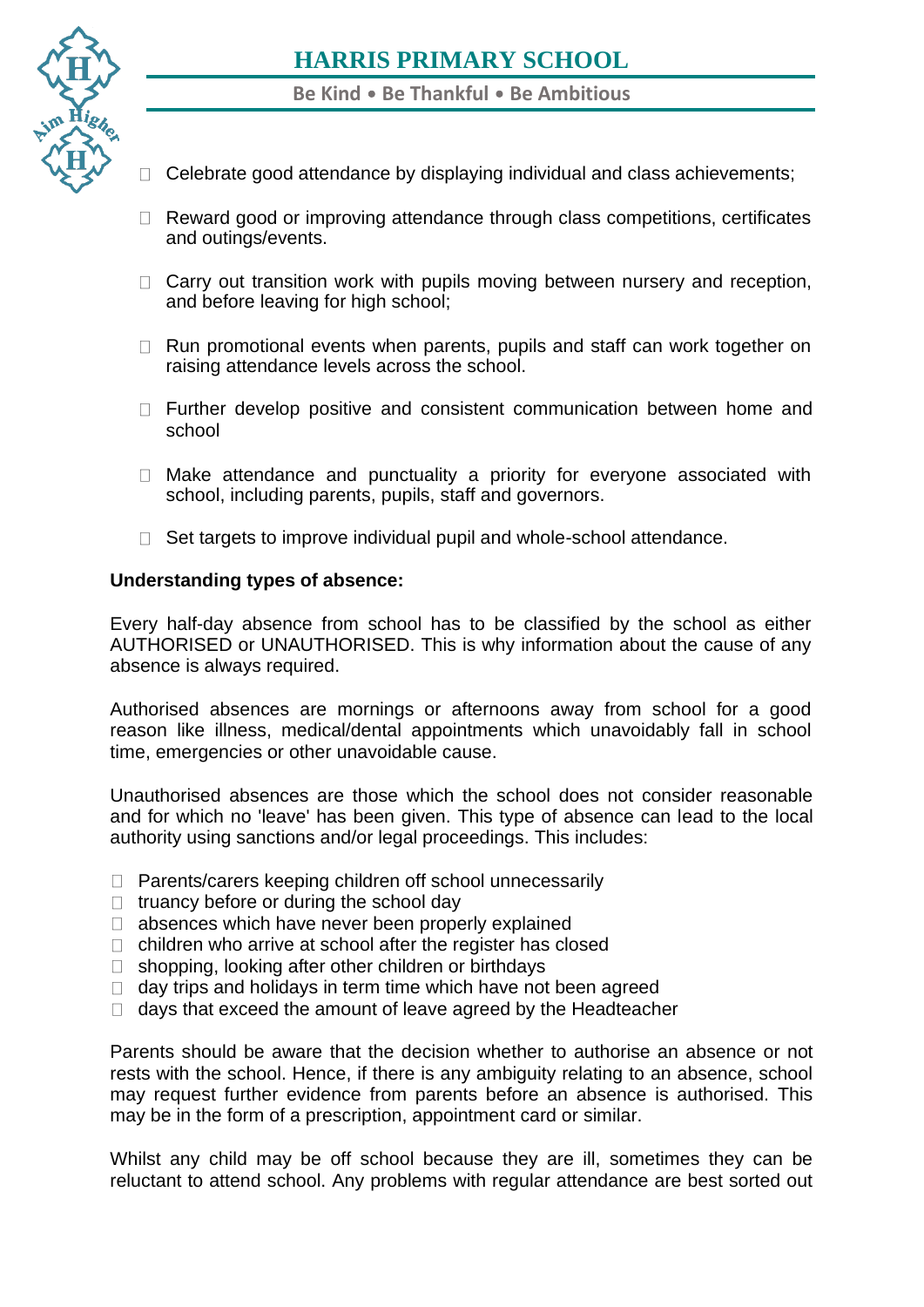

[betw](https://www.harris.lancs.sch.uk/)een the school, the parents and the child. If your child is reluctant to attend school it is better to speak to school to resolve the issue, rather than trying to cover up their absence, or give in to pressure to let them stay at home. This gives the [imp](https://www.harris.lancs.sch.uk/contact-details/)ression that attendance does not matter and usually make things worse.

## **Persistent Absenteeism (PA):**

From September 2015 a pupil becomes a 'persistent absentee' when they miss 10% or more of their schooling across the school year **for whatever reason**. Absence at this level is doing considerable damage to any child's educational prospects and we need parents' fullest support and co-operation to tackle this.

We monitor all absence thoroughly, therefore any pupil whose attendance indicates they are likely to reach the PA threshold will be prioritised and parents will be informed of this promptly.

PA pupils are tracked and monitored carefully through our pastoral system and we also combine this with academic mentoring where absence affects attainment.

All our PA pupils and their parents are subject to an action plan and the plan may include: allocation of additional support through a mentor, use of circle time, individual incentive programmes, parenting contracts and participation in group activities around raising attendance. Due to the serious nature of persistent absence, school will always consider requesting support from the local authority attendance team in order to address the matter. School will also consider requesting that the local authority issue penalty notices, or use other sanctions, as a means of improving attendance.

### **Absence Procedures:**

### **If your child is absent you must:**

 $\Box$  Contact us before 9.30am on the first day of absence, either by phone, email, ParentMail or you can call into school and report to reception.

### **If your child is absent we will:**

- $\Box$  Telephone you on the first day of absence if we have not heard from you,
- $\Box$  Invite you in to discuss the situation with our attendance lead and/or head teacher if absences persist,
- $\Box$  Consider using parenting contracts or panel meetings in order to identify barriers to regular attendance and agree targets for improvement,
- $\Box$  Refer the matter to the local authority school attendance team, where appropriate,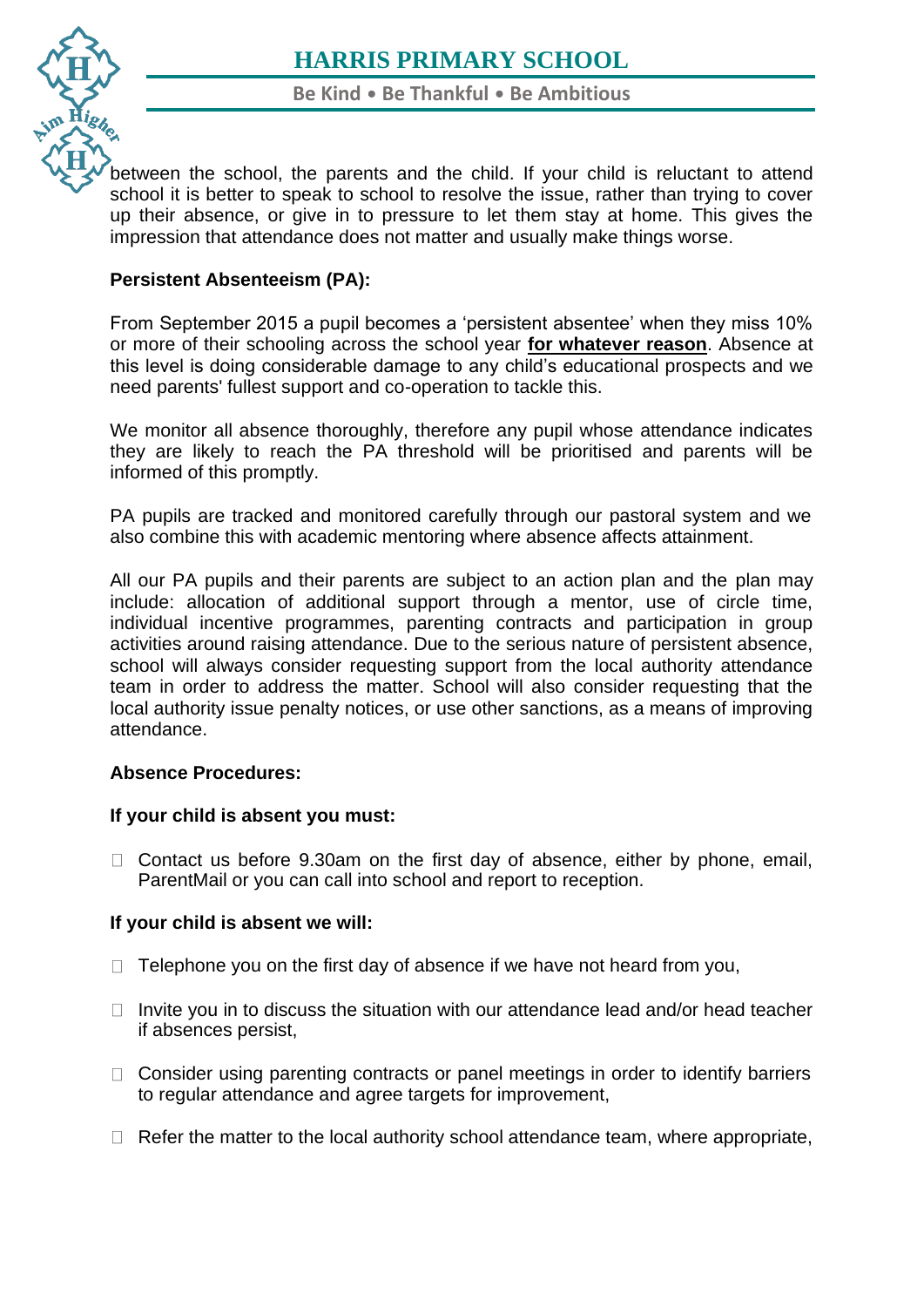

Consider requesting that the local authority issue penalty notices in accordance with LCC's Code of Conduct, or use other legal sanctions, as appropriate, in order [t](https://www.harris.lancs.sch.uk/contact-details/)o improve attendance.

## **Telephone numbers:**

There are times when we need to contact parents about lots of things, including absence, so we need to have your contact numbers at all times. So help us to help you and your child by making sure we always have an up to date number – if we don't then something important may be missed. There will be regular checks on telephone numbers throughout the year.

## **In-School Strategies to Improve Attendance/Punctuality (see appendix):**

Parents are expected to contact school at an early stage and to work with us in resolving any problems together. This is nearly always successful. School may consider using the following strategies to help support parents in improving their child's attendance and/or punctuality.

- □ Meetings in school between parents, pupils, pastoral staff and the head teacher,
- **Home visits,**
- $\Box$  Use of parenting contracts,
- $\Box$  Use of the common assessment framework (CAF) and/ or referral to outside agencies (including the local authority school attendance team),
- □ Use of attendance panels,
- $\Box$  Use of penalty notices
- Referrals for legal action

## **The Local Authority School Attendance Service:**

If difficulties cannot be sorted out using in-school strategies, the school may refer the child to the Pupil Attendance Support Team (PAST). PAST will also support school in trying to resolve the situation by agreement and will work to support school and parents in achieving improved levels of attendance.

### **Use of Legal Measures:**

Harris Primary School defines irregular attendance in line with the thresholds set out for the use of penalty notices within the Local Authorities Code of Conduct.

If other ways of trying to improve the attendance of an individual pupil fail, and we consider attendance to be irregular, where absences are unauthorised the case may be referred to the School Attendance Legal Team (SALT), who can use sanctions such as penalty notices or prosecutions in the magistrates' court.

Full details of the options open to enforce attendance at school are available from the school or the local authority.

### **Lateness:**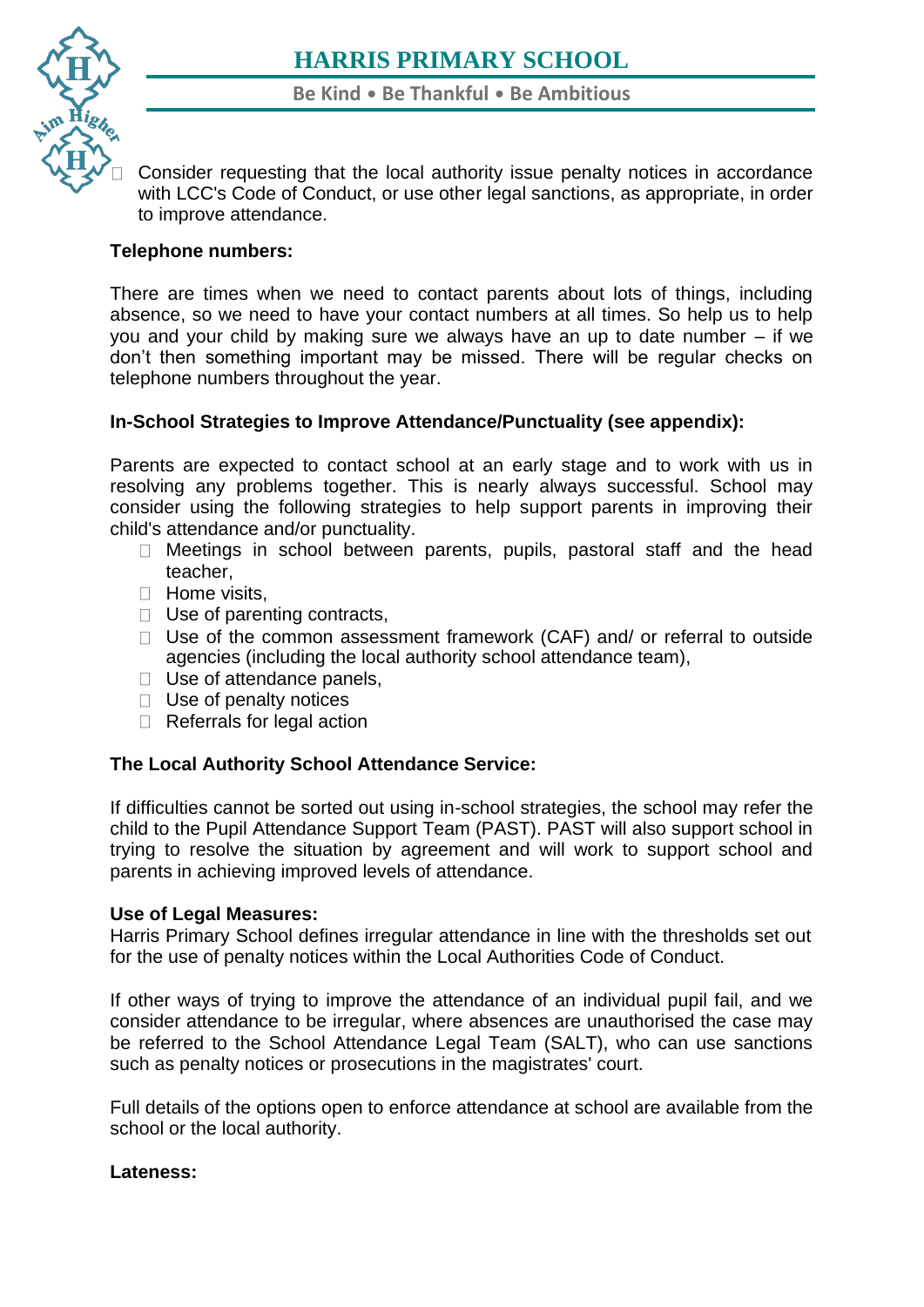

**Be Kind** • **Be Thankful** • **Be Ambitious**

[Poo](https://www.harris.lancs.sch.uk/)r punctuality is not acceptable. If your child misses the start of the day they can [mis](https://www.harris.lancs.sch.uk/contact-details/)s work and do not spend time with their class teacher getting vital information and news for the day. Late arriving pupils also disrupt lessons, which can be embarrassing for the child and can in turn, encourage absence. Being 10 minutes late every day throughout the academic year is the same as missing two weeks of school.

### **How we manage lateness:**

The school day starts at **8.55am** and we expect your child to be in class at that time. The afternoon session starts at **12.55pm** and again, prompt attendance is expected.

Registers are marked at **8.55am** and **12.55pm** and your child will receive a late mark if they are not in by that time.

At **9.30am/1.15pm** the registers will be closed. In accordance with regulation, if your child arrives after that time they will receive a mark that shows them to be on site, but this will **not** count as a present mark and it will mean they have an unauthorised absence. This may mean that you could face the possibility of a penalty notice if the problem persists.

If your child has a persistent late record you will be asked to meet with the head teacher and/or a member of the pastoral support team to resolve the problem, but you can approach us at any time if you are having problems getting your child to school on time.

### **Leave in Term Time:**

Taking a child out of school in term time will affect their schooling as much as any other absence and we expect parents to help us by not taking children away in school time.

Remember that any savings you think you may make by taking a holiday in school time are offset by the cost to your child's education.

There is **no** automatic entitlement in law to take leave during school time.

All applications for leave must be made, in advance, by the parent of residence using the 'Request for leave of absence' form, available from the school office.

It is important that parents understand that leave in term time will **not** be agreed by us at any time unless circumstances surrounding the request can be evidenced, by parents, to be exceptional. Therefore, parents are advised to provide school with any relevant information regarding their request at the point of application if they believe the circumstances are exceptional. Information provided after a decision has been made may not be considered.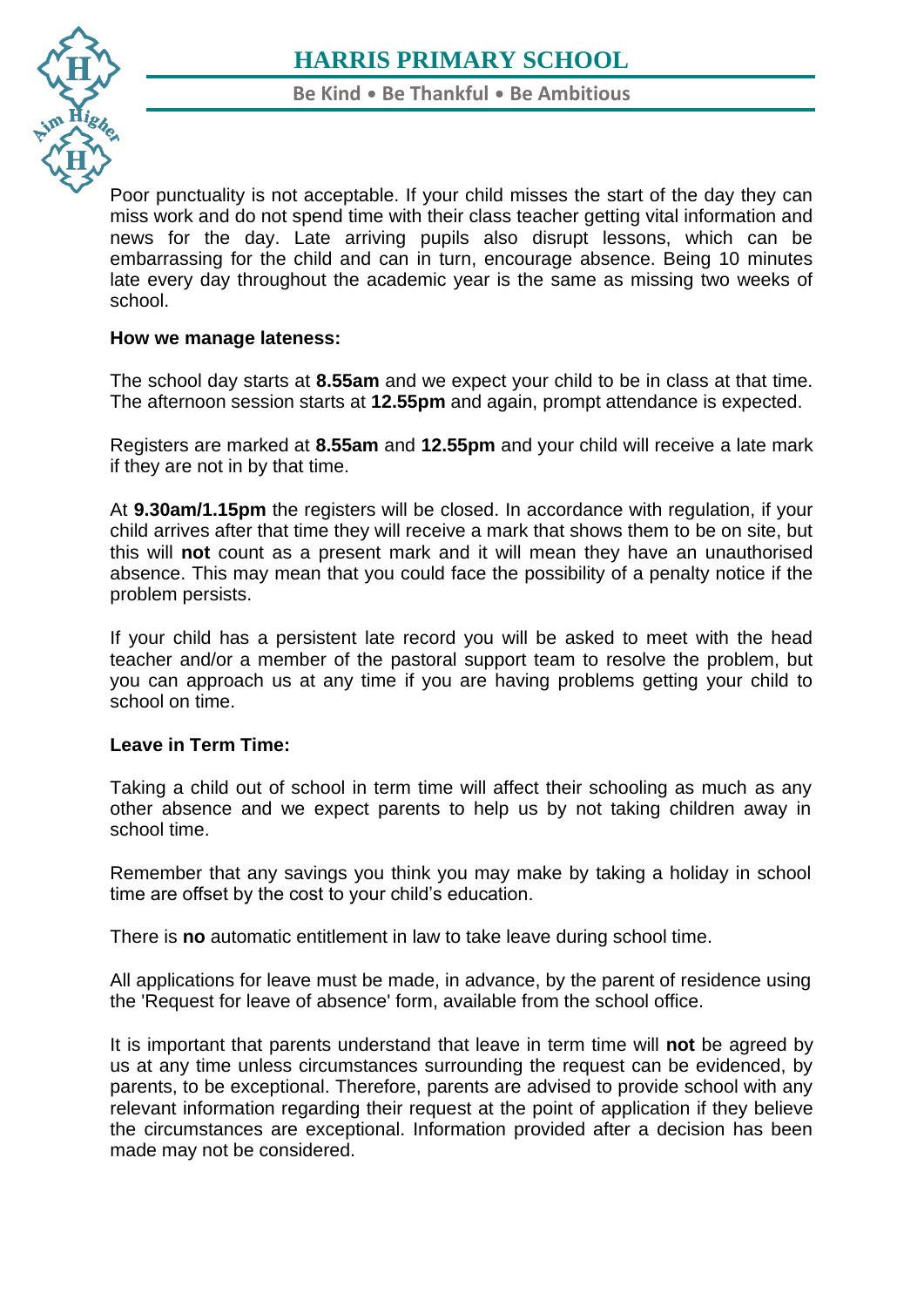**Be Kind** • **Be Thankful** • **Be Ambitious**

[In c](https://www.harris.lancs.sch.uk/)onsidering the request we will also look at various factors such as:

 $\Box$  [T](https://www.harris.lancs.sch.uk/contact-details/)he timing of the request:

When a pupil is just starting the school, absences should be avoided as this is a very important transition period as your child needs to settle into their new environment as quickly as possible.

Pupils should not be absent where possible both immediately before and during assessment periods.

- $\Box$  When a pupil's attendance record already includes any level of unauthorised absence.
- $\Box$  Where a pupil's attendance rate is already a cause for concern, or could become concerning, as a result of taking leave.
- $\Box$  Other periods of leave which the pupil may have had, either during the current or previous academic year

Any period of leave taken without the agreement of the school, or in excess of that agreed, will be classed as unauthorised and may attract sanctions such as a penalty notice.

In certain circumstances, where leave has been agreed, parents risk losing their child's place on the school roll if the pupil does not return to school on the agreed return date and readmission cannot be guaranteed.

*The specific criteria which outline when a pupil can be removed from roll in these circumstances are laid out in Regulation 8 (1) (f) (i-iii) of The Education (Pupil Registration) (England) Regulations 2006, as amended.*

#### **Religious Absence:**

The school will authorise one day of absence per religious festival, e.g. Eid, (i.e. the day set aside by the religious body of which the parent is a member) and this will be marked as 'R' in the register.

Parents must request any additional leave in advance and this can only be authorised if it is felt that exceptional circumstances apply (this would be marked in the register as 'C').

#### **Alternative provision and use of directions:**

There are a range of reasons why pupils might be required to access educational provision at a venue other than their main school. The main reasons are listed below: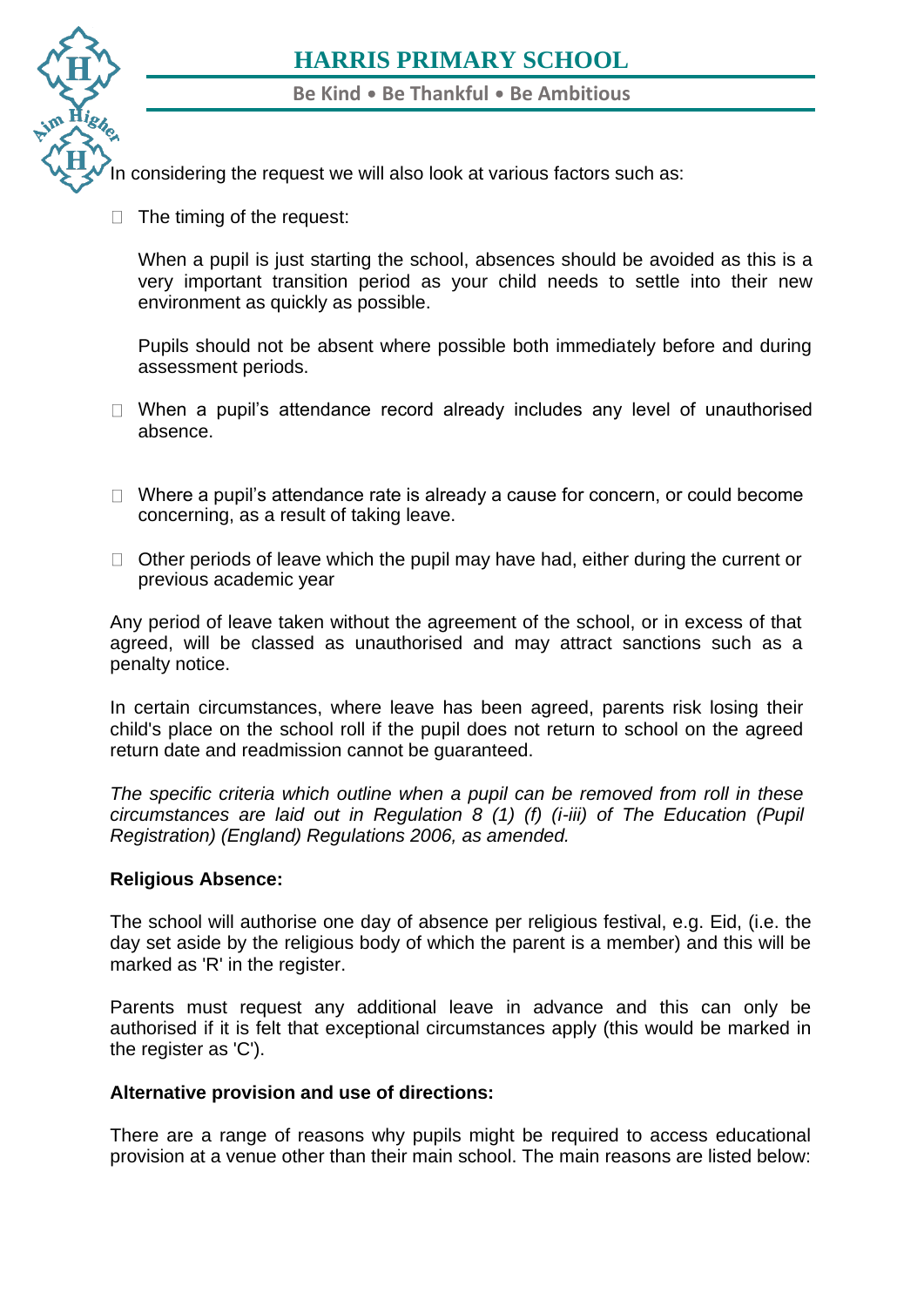

**Be Kind** • **Be Thankful** • **Be Ambitious**

- $\Box$  Pupils who have been excluded, either for a fixed period of more than 5 days or permanently,
- $\Box$  When a pupil is unable to access provision at their main school for medical reasons
- $\Box$  When a pupil is required to attend another venue for the purpose of improving behaviour; either on a temporary basis or with a view to making a permanent move to the alternative provision (managed move)

When a pupil is required to attend alternative provision for the purposes of improving behaviour, the governors of the main school must issue a written 'direction' informing all parents of the alternative provision which their child is required to attend. Where a pupil is required to attend alternative provision for all other reasons, the issuing of a written direction is considered best practice.

### **Pupils who are unable to attend school for medical reasons:**

The introduction of new statutory guidance on 1<sup>st</sup> September 2014 places much more emphasis on the role of governing bodies in ensuring that pupils with medical conditions conditions are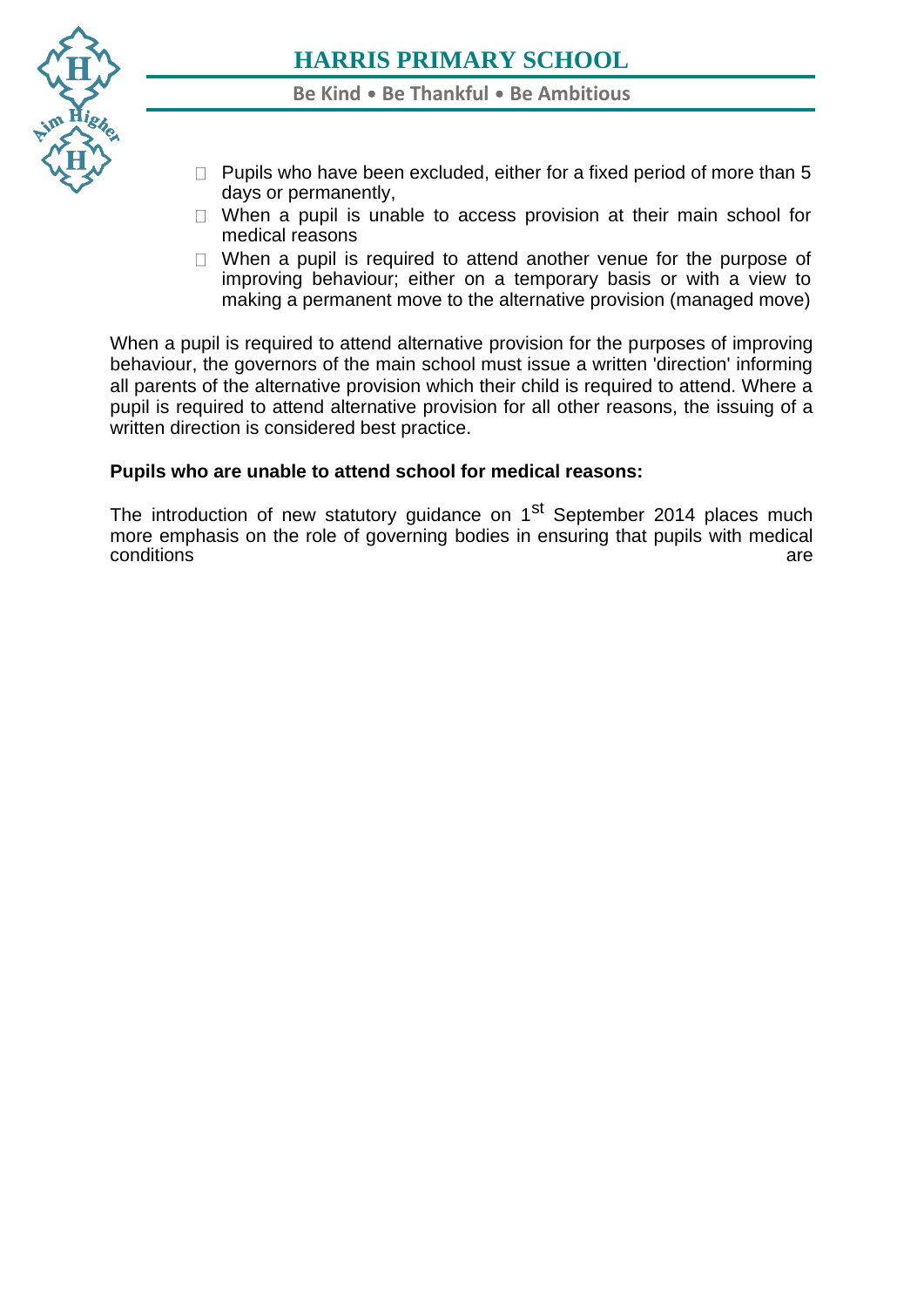

**Be Kind** • **Be Thankful** • **Be Ambitious**

[able](https://www.harris.lancs.sch.uk/) to fully access education in the same way as other pupils. A key element of this responsibility is reducing the amount of time missed by these pupils; whether their [con](https://www.harris.lancs.sch.uk/contact-details/)dition is short or long term. The school will work with parents and other relevant professionals to minimise absence for reasons of ill health. This may be as a result of specific practices or resources used within school or by sourcing more appropriate provision at another establishment. When education is to be provided at an alternative location, this should always be done via the use of a direction (please see the relevant section of this policy).

## **Roles and responsibilities for attendance matters in this school:**

## **Parents:**

- $\Box$  Ensure children attend regularly and punctually
- Contact school on  $1^{st}$  day of absence
- $\Box$  Ensure that school have up to date contact details and preferable two emergency contacts who can be contacted in the event that parents are unavailable.
- $\Box$  Avoid any leave in term time, but apply in advance using form if the reason for leave is unavoidable/exceptional
- □ Attendance at meetings in school
- □ Participation in parenting contracts and common assessment framework, and cooperate in support and interventions offered by school or other agencies

### **Pupils:**

- $\Box$  Acknowledge behaviour needed out of school, e.g. early bedtime
- □ Attend school/registration punctually
- $\Box$  Speak to parents/teacher if issues arise that may have an effect on school attendance
- □ Cooperate and participate in interventions and support offered by school or other agencies

## **Headteacher**/(**School Attendance Lead):**

- $\Box$  Take the lead in ensuring attendance has a high profile within the school
- $\Box$  Ensure there are designated staff with day-to-day responsibility for attendance matters
- $\Box$  Ensure adequate, protected time is allocated to discharge these responsibilities
- $\Box$  Take overall responsibility for ensuring the school confirms to all statutory requirements in respect of attendance
- $\Box$  Consider each request for leave against the school's criteria, decide whether some or all of the leave will be authorised and notify parents of this decision
- $\Box$  Where there is ambiguity regarding an absence, make the decision whether or not to authorise an absence or to request further evidence to support the decision making process
- $\Box$  Make reasonable enquiries to establish the whereabouts of a child missing education (CME) jointly with the local authority, before deleting a pupil's name from the register. In these cases, school will undertake a home visit or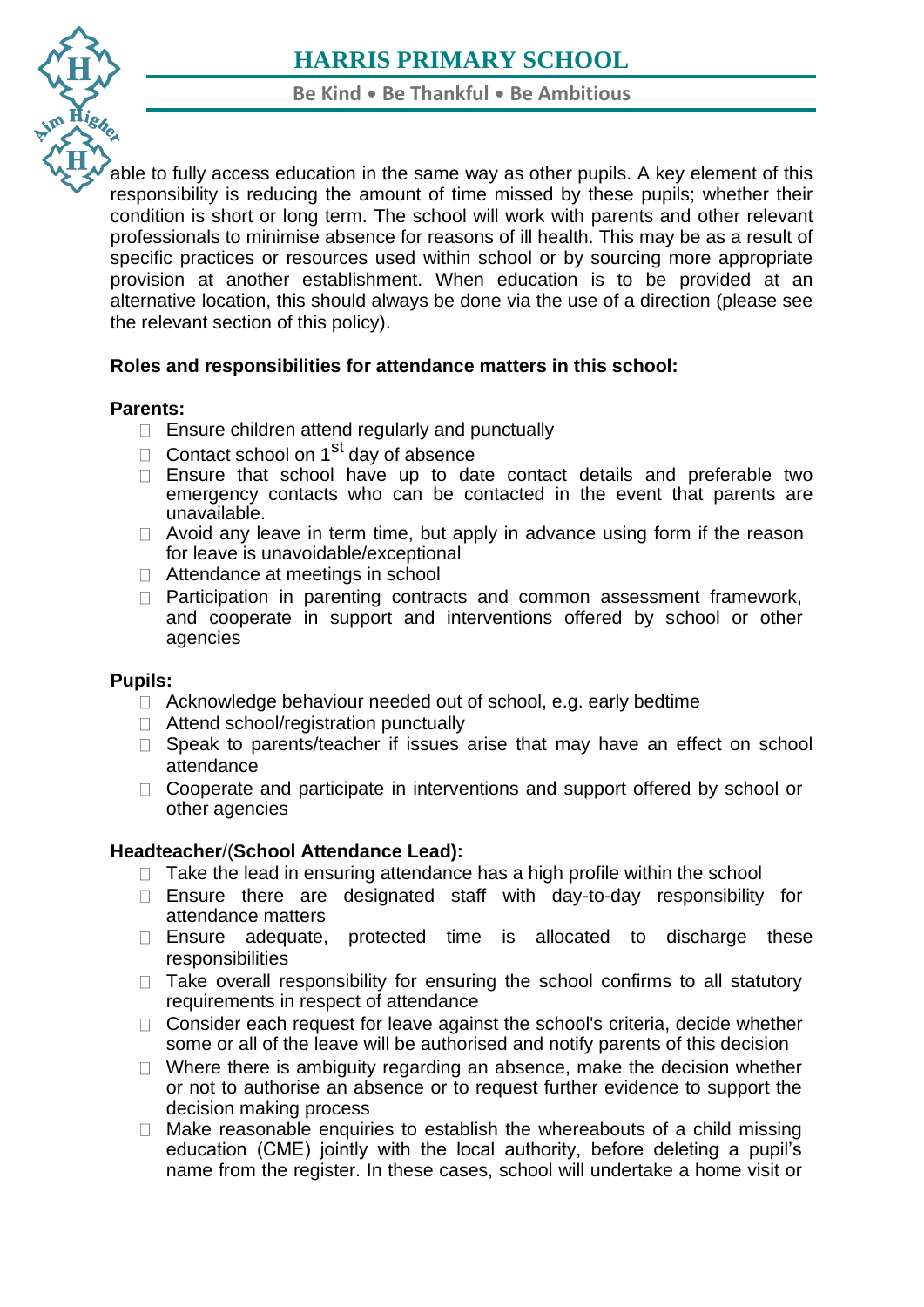

request a home visit from PAST prior to a referral being made to the local authority CME team.

## **[Des](https://www.harris.lancs.sch.uk/contact-details/)ignated Staff (School Office):**

- $\Box$  First day response: Contact parents if a reason for absence has not been provided and log this information accordingly. Contact emergency contacts if parents cannot be reached.
- $\Box$  Input and update the attendance registers
- $\Box$  Responsibility for overseeing the procedure for releasing children where parents/carers have requested and been granted leave during the school day.
- $\Box$  Regularly identify and monitor pupil, class and whole school attendance and punctuality levels, particularly that of vulnerable groups
- $\Box$  Regularly communicate pupil attendance and punctuality levels to parents
- $\Box$  Work with children and parents to remove barriers to regular and punctual attendance, following Absence Flowcharts 1, 2 and 3 (see appendix), and using

parenting contracts where appropriate

## **All School Staff:**

- $\Box$  Provide a welcoming atmosphere for children and provide a safe learning environment
- $\Box$  Ensure an appropriate and responsive curriculum
- $\Box$  Provide a sympathetic response to any pupils' concerns
- $\Box$  To be aware of factors that can contribute to non-attendance
- To see pupils' attendance as the responsibility of **all** school staff
- $\Box$  Participate in training regarding school systems and procedures

### **Governors**

- $\Box$  Ensure compliance with The Education (Pupil Registration) (England) Regulations 2006, as amended
- $\Box$  Adopt the whole-school policy and review regularly
- $\Box$  Monitor the consistent implementation of the attendance policy
- $\Box$  Set aspirational targets for improving the school's attendance figures
- $\Box$  Authorise the head teacher (or other designated person) to consider and make decisions regarding leave of absence requests.
- $\Box$  Work with the head teacher in establishing criteria against which leave requests will be considered. This is important to ensure the process is equitable and consistent.

## **Expectations regarding regular attendance:**

As a school, we aim to have all of our pupils in school every day. Whilst we recognise that pupils may have unavoidable absences at times due to illness and other unavoidable cause, we aim to reduce unauthorised absence and to work with parents and pupils to minimise absence where possible.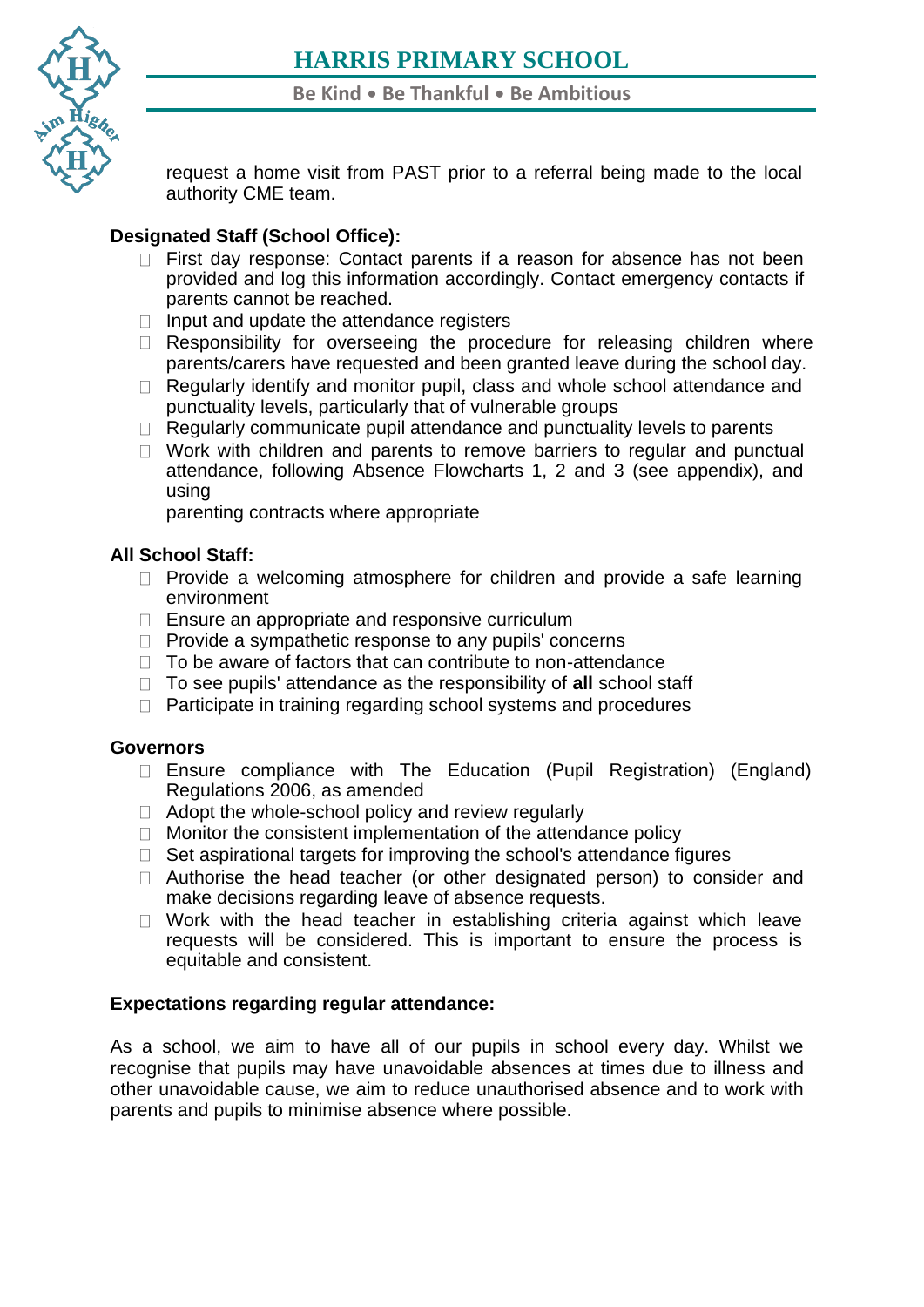

[Our](https://www.harris.lancs.sch.uk/) minimum expected level of attendance is 96%. We know that good attendance is the key to successful schooling and we believe our pupils can be amongst the [bes](https://www.harris.lancs.sch.uk/contact-details/)t in the area.

Through the school year we monitor absences and punctuality to show us where improvements need to be made. As stated previously, Harris Primary School defines irregular attendance in line with the thresholds set out for the use of penalty notices within the Local Authorities Code of Conduct.

Information on any projects or initiatives that will focus on these areas will be provided in newsletters and we ask for your full support.

## **PREVENT**

Under the Counter Terrorism and Security Act 2015, schools have a duty to "have due regard to the need to prevent people from being drawn into terrorism".

This school is mindful of our duty to PREVENT extremism/terrorism. To this end the British Values of tolerance, democracy, rule of law and individual liberty are promoted and taught throughout our procedures, policies and curriculum.

Schools should be safe places for children to discuss and understand these issues and this policy is not intended to limit discussions surrounding sensitive issues. However, **any visitors or speakers, whether invited by pupils or staff, must be suitable for primary age children and will be fully supervised by the class teacher during their time in school. School events will be checked by the Headteacher to ensure they will not pose a risk.**

The school has robust safeguarding procedures in place to identify children at risk and to intervene as appropriate. All areas of the curriculum will support diversity, welfare, equality and safety. Pupils will be encouraged to respect others with particular regard to the protected characteristics in the Equality Act 2010.

Any concerns regarding radicalism, extremism or terrorism must be reported to the Headteacher/DSL for Safeguarding immediately.

### **Summary:**

The school has a legal duty to publish its absence figures to parents and to promote attendance. Equally, parents have a duty to make sure that their children attend. All school staff are committed to working with parents and pupils, as this is the best way to ensure as high a level of attendance as possible.

### **Reviewed by: Miss Brown**

**Date of Policy: September 2021**

**Date Review Due: September 2022**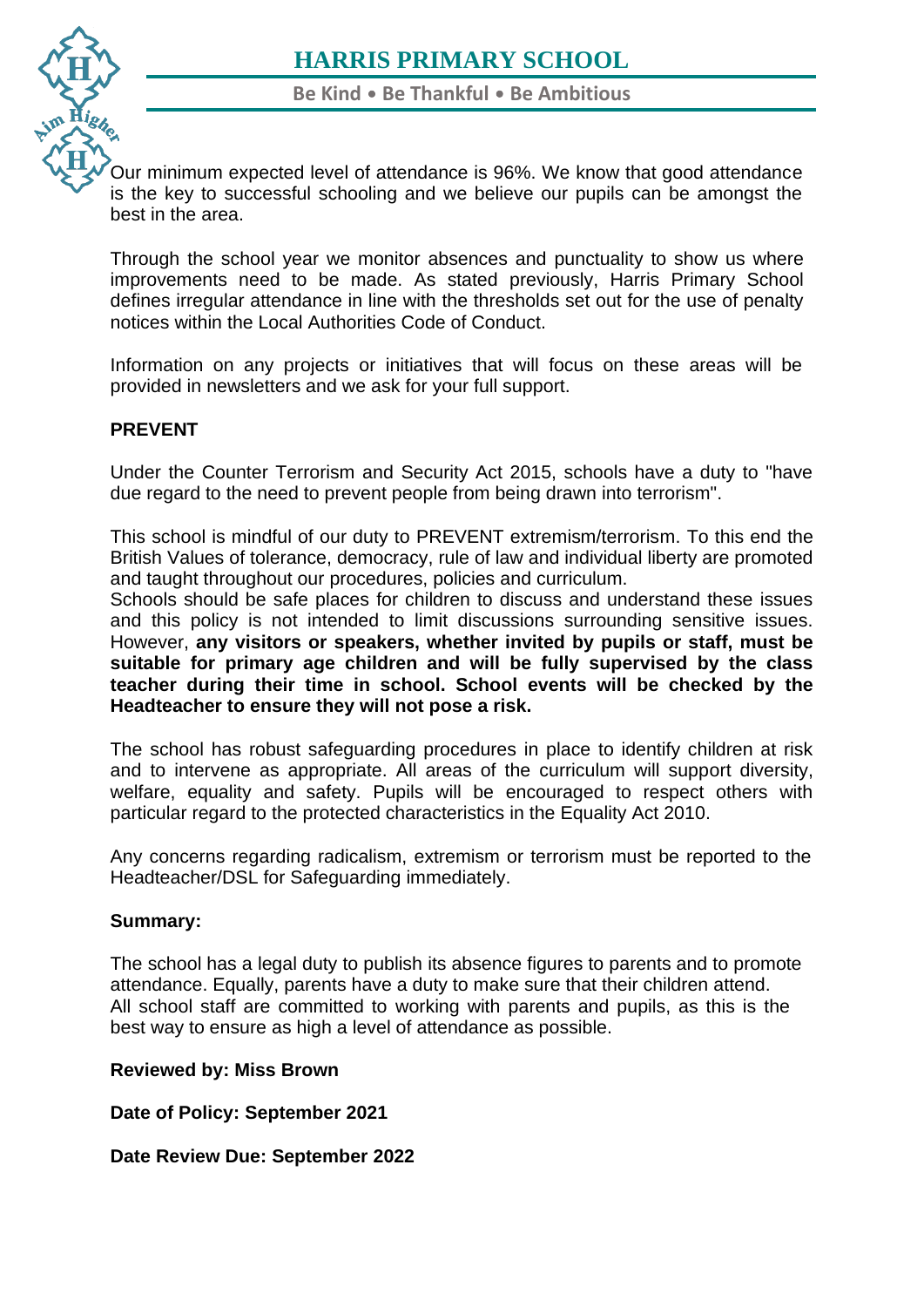#### Absence Flowchart 1 – Revised Version (August 2011)

## **FLOWCHART 1: PRIMARY SCHOOL PATHWAYS FOR ATTENDANCE ISSUES – DAYS 1-10**



#### **If at any point there are concerns about the safety or welfare of the pupil, follow safeguarding procedures immediately.**

<sup>1</sup>In some instances, more urgent notification to the local authority may be appropriate if contact with parents/carers is problematic e.g.

- Children Looked After schools should notify the CLA Service Manager
- Children subject to a Child Protection plan schools should notify the named social worker
- Children in situations of known domestic violence schools should consider whether safeguarding/child protection procedures should be followed.
- Advice can be sought from the School Attendance Consultant at any time if this is required.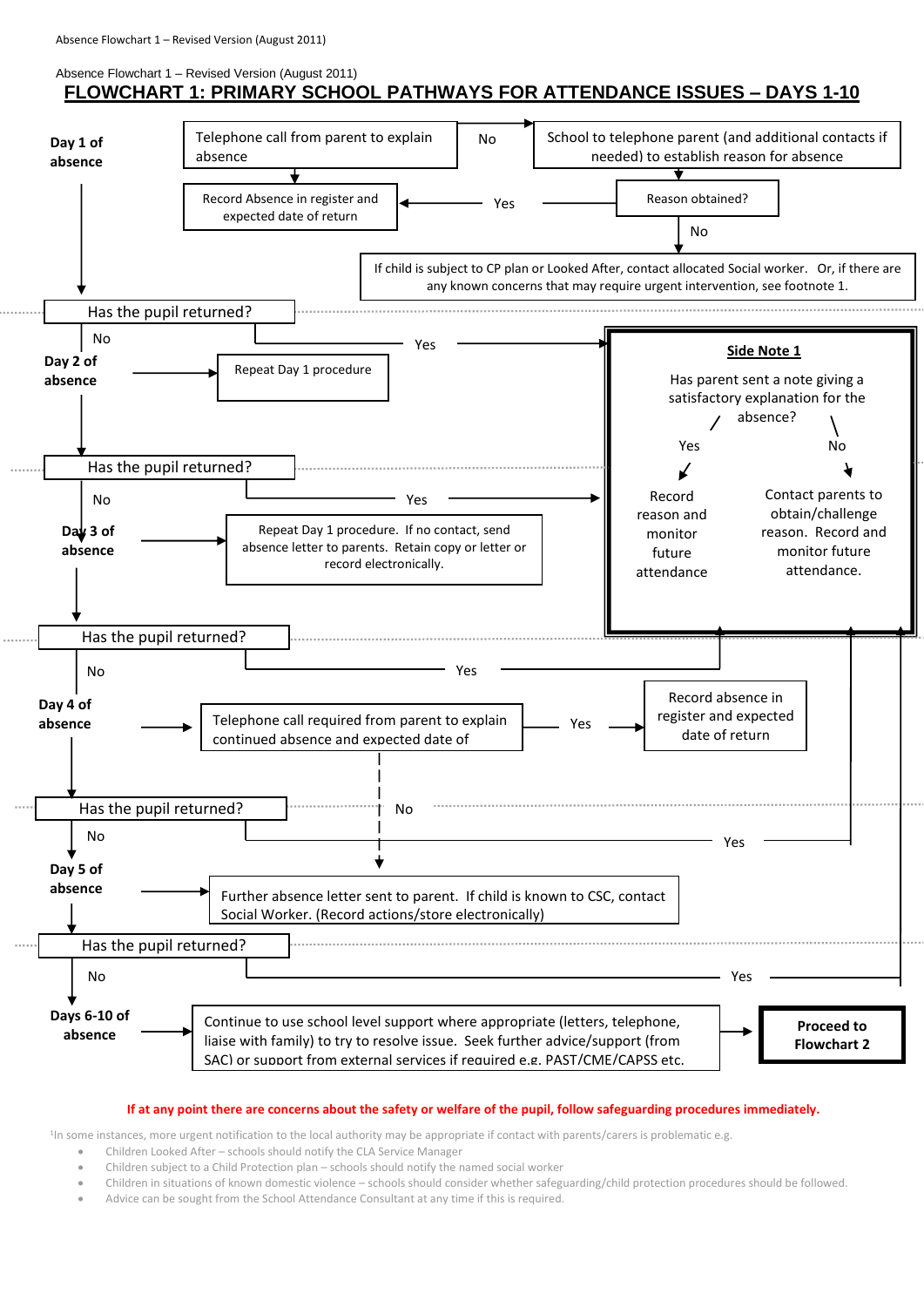## **FLOWCHART 2: PRIMARY SCHOOL PATHWAYS FOR ATTENDANCE ISSUES**